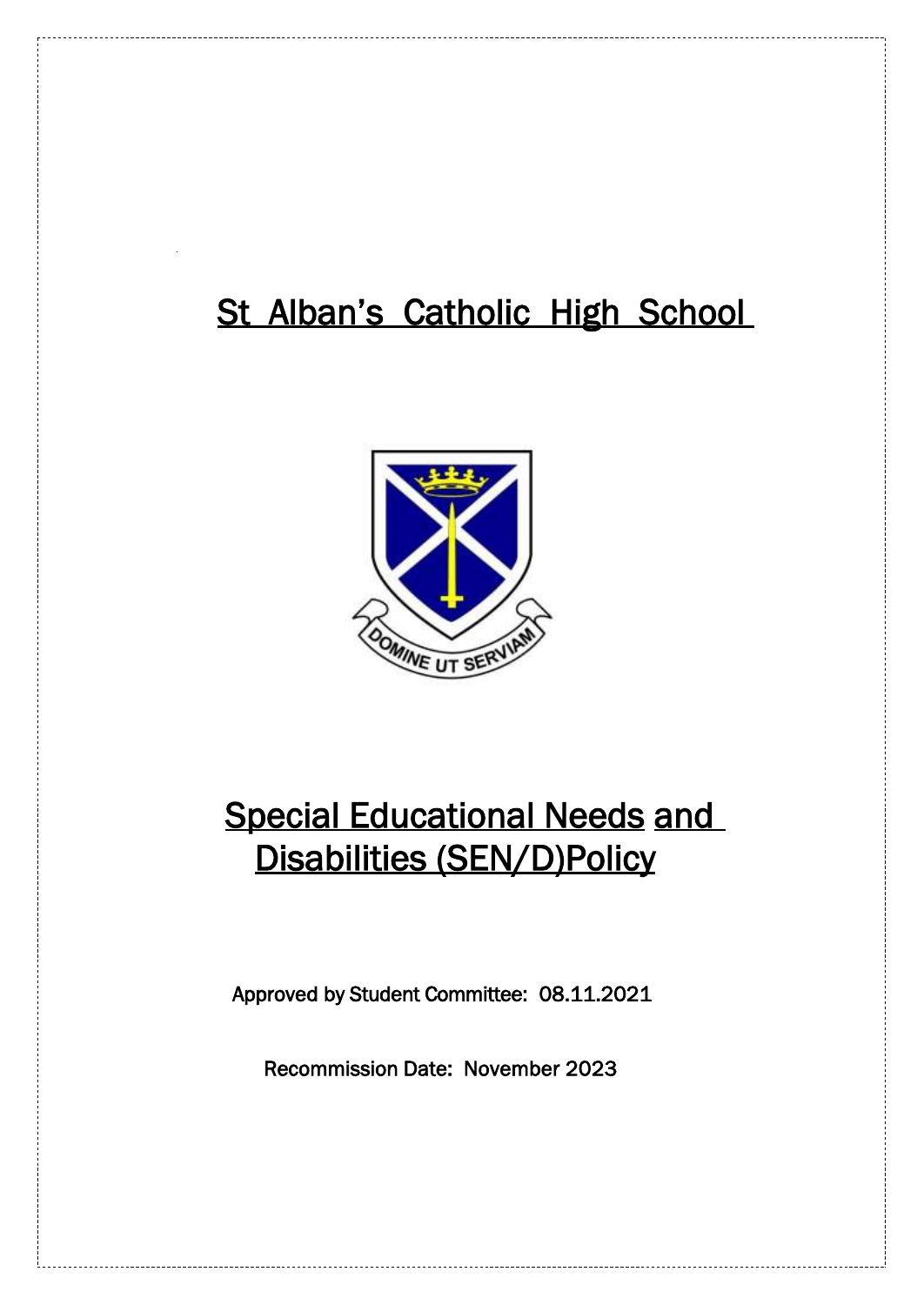## Section 1: Introduction

All members of staff, in conjunction with the authorities, (Governing Body and LA) have a responsibility to ensure that every student has an equal opportunity to attain their maximum potential in all aspects of the curriculum. Students are entitled to a broad and balanced curriculum, including the National Curriculum (incorporating personalised provision), and their relative progress will be recorded, valued and reviewed.

## 1. Aims and Objectives

- $\Box$  The Governing Body and teaching staff will do their best to ensure that the necessary provision is made for any student who has special educational needs and ensure that, where the Headteacher or the appropriate governor has been informed that a student has special educational needs, those needs will be made known to all who are likely to teach them.
- $\Box$  The staff and governors in the school are aware of the importance of identifying and providing for those students who have special educational needs.
- $\Box$  The Headteacher, staff and governors will draw up and report annually to parents on the policy and effectiveness of the school's work for students with special educational needs.
- $\Box$  The staff will ensure that students with special educational needs join in the activities of the school together with students who do not have special educational needs, so far as that is reasonably practical and compatible with the student receiving the necessary special educational provision, the efficient education of other children in the school and the efficient use of resources

## 1.1 Definition of Special Educational Needs and Disability (SEN/D):

Students have special educational needs if they have a *difficulty accessing the curriculum*, temporary or more long-term, which calls for *special educational provision* to be made for them. Students have *difficulty accessing the curriculum* if they:

- $\Box$  Have significant difficulties in learning in comparison with the majority of children of the same age.
- $\Box$  Have a disability, which prevents or hinders them from making use of educational facilities of a kind generally provided for children of the same age.

Students who experience difficulty in accessing the curriculum may also have a particular gift or talent. This is addressed through the Aspire Programme, in addition to provisions made for their specific need.

Special Educational Provision may be triggered when students fail to achieve adequate progress, despite having had access to a differentiated programme. Parents/Carers and staff will be informed that the child has special educational needs and appropriate provision identified to meet the student's individual need(s) will be made.

Lack of adequate progress may be indicated by:

- $\Box$  Little or no progress despite the use of targeted teaching approaches and a differentiated curriculum.
- $\Box$  Working at levels significantly below age expectations, particularly in Literacy or Numeracy.
- $\Box$  Presenting persistent emotional and / or behavioural difficulties, which have not been managed by appropriate strategies usually employed.
- $\Box$  Sensory or physical impairments that result in little progress despite the provision of appropriate aids or equipment.
- $\Box$  Poor communication or interaction, requiring specific interactions and adaptations to learn.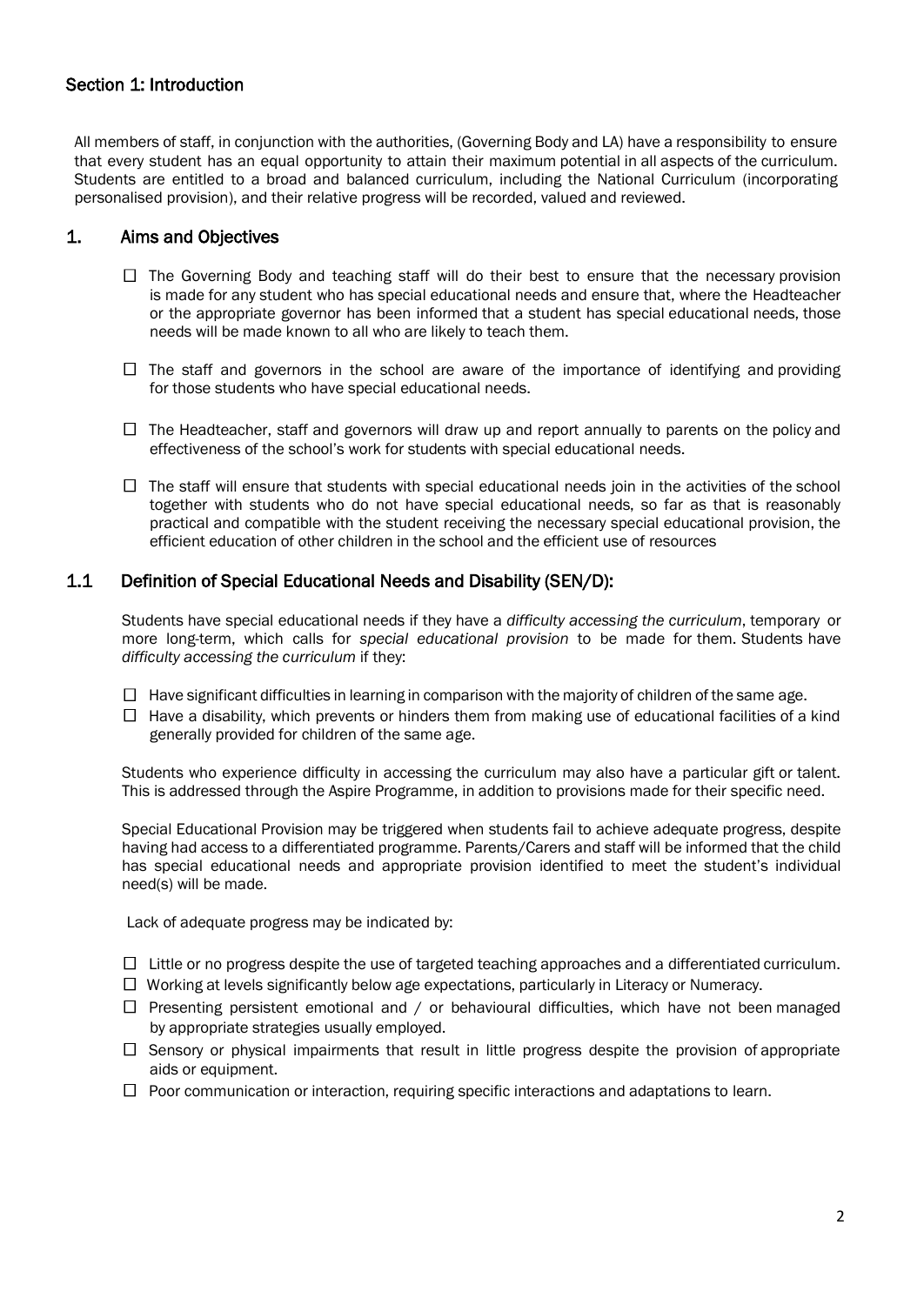## Section 2 Roles and Responsibilities:

- 2.1 There is a person co-ordinating the day-to-day provision of education for students with special educational needs as supported by the SENDCO; There will be a Senior Leadership Link person; There is a Designated Person for Safeguarding; There is a Designated Person for Looked-After Children.
- 2.2 The roles and responsibilities of school personnel with regard to special educational needs are given below. They are in accordance with Code of Practice (2014) guidelines and school job descriptions.
- 2.3 Governing Body:
	- $\Box$  In partnership with the Headteacher, the Governors have responsibility for deciding the school's general policy and approach to meet the needs of students with SEN/D;
	- $\Box$  Ensuring, through the appraisal process, that the Headteacher sets objectives and priorities in the school development plan, which includes SEN/D;
	- $\Box$  Monitoring the policy through the school's self-review procedures;
	- $\Box$  All governors are informed of the school's provision, including funding and staffing through committees;
	- $\Box$  Reporting to parents on the school's policy through the website.
- 2.4 The Headteacher:
	- $\Box$  Setting objectives and priorities in the School Development Plan;
	- $\Box$  Line-managing day-to-day provision for students with SEN/D, including setting a budget for supporting students within the school's overall financial resources;
	- $\Box$  Informing the Governing body.
- 2.5 The Special Educational Needs Co-ordinator:
	- $\Box$  Disseminating information and raising awareness of SEN/D issues throughout the school;
	- $\Box$  Is responsible to the Headteacher for the management of SEN/D provision and the day-to-day operation of the policy;
	- $\Box$  Managing and developing the roles of Teaching Assistants, through training and PM;
	- $\Box$  Screening and identifying students;
	- $\Box$  Co-ordinating provision for students including access arrangements for examinations
	- $\square$  Supporting the teaching and learning of students with SEN/D;
	- $\Box$  Keeping accurate records of all students with SEN/D;
	- $\Box$  Drawing up, reviewing and monitoring EHC Plans and PEPs for those with SEN/D and others, as required;
	- $\Box$  Monitoring departmental delivery of the SEN/D Policy;
	- $\Box$  Recruiting and deploying the School's Learning Support Team, which includes Teaching **Assistants**
	- $\Box$  Liaising with parents and carers of students with SEN/D;
	- $\Box$  Liaising with and advising colleagues:
	- $\Box$  Liaison within the Pastoral team.
	- $\Box$  Liaising with schools including feeder primaries and specialist settings;
	- $\Box$  Liaising with other SENDCOs, both locally and nationally;
	- $\Box$  Liaising with outside agencies;
	- $\Box$  Contributing to in-service training and external training (as appropriate);
	- $\Box$  Being involved in preparing the SEN/D report, which the Headteacher forwards to the Governors
- 2.6 Heads of Department:
	- $\Box$  Ensuring appropriate curriculum provision and delivery clearly stated in their schemes of work;
	- $\Box$  Ensuring appropriate teaching resources for students with SEN/D are made available;
	- $\Box$  Raising awareness of Department responsibilities towards SEN/D.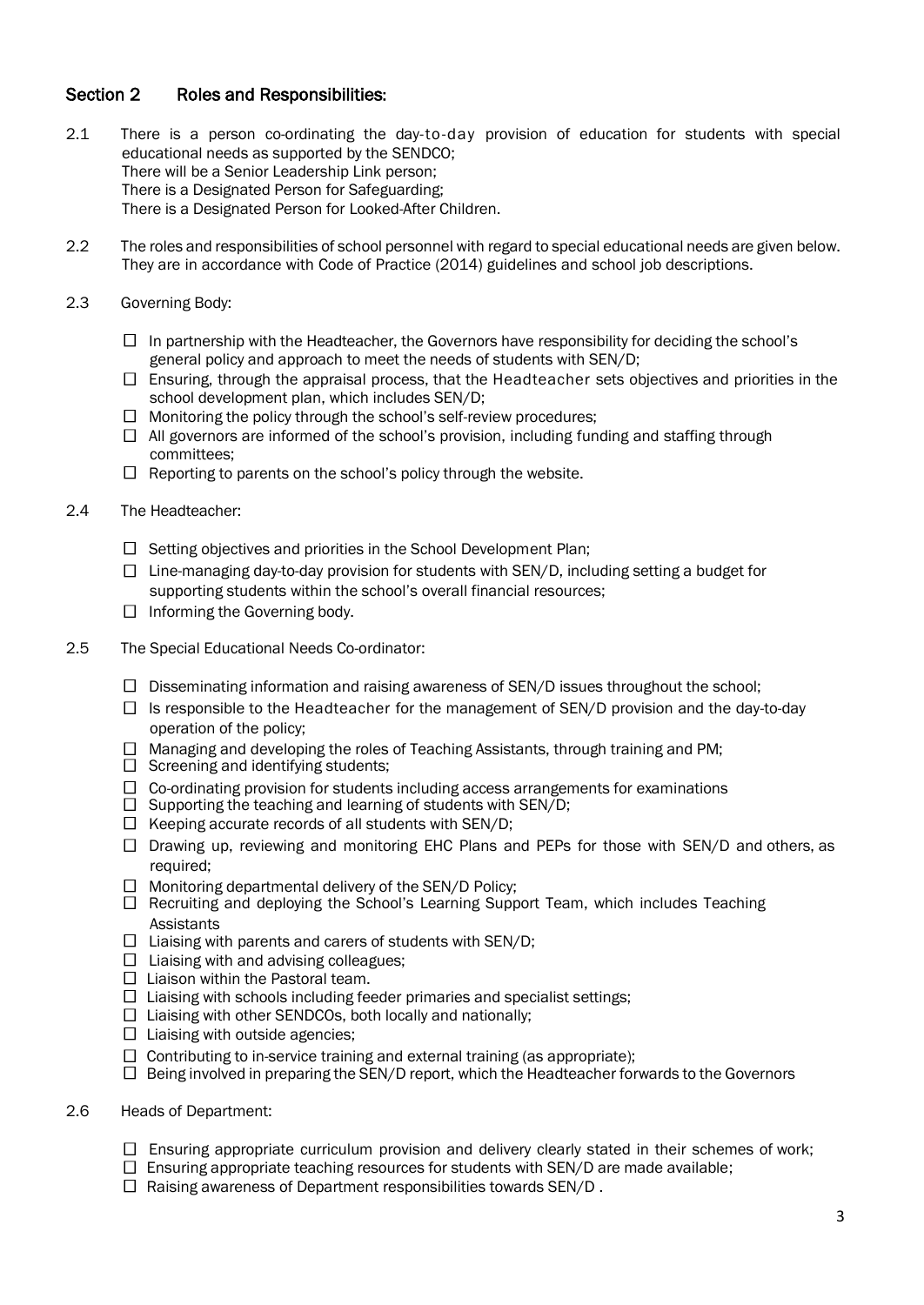## 2.7 Other Staff:

"All teachers are teachers of special needs":

- $\Box$  Devising strategies and identifying appropriate differentiated methods of access to the curriculum, in conjunction with the Inclusion team.
- $\Box$  Recognising that central to the work of every teacher is the cycle of planning, teaching, assessing and evaluating that takes account of the wide range of abilities, aptitudes and interests of the students in their classes;
- $\square$  Ensuring students profiles are considered in lessons;
- $\Box$  Monitoring progress of students with SEN/D against agreed outcomes and providing feedback to Review meetings as required
- $\Box$  Be fully aware of the school's procedures for SEN/D;
- $\Box$  Raising individual concerns to SENDCO.
- 2.8 Specialist Teaching Assistants and Teaching Assistants
	- $\Box$  Support students with SEN/D and the wider school population;
	- $\Box$  Plan and deliver individualised programmes where appropriate;
	- $\Box$  Monitor progress against outcomes and contribute to Review meetings where appropriate;
	- $\Box$  Assist with planning individual Profiles for students and supporting information development, as required;
	- $\Box$  Contribute to the review progress, either in person or with a written report;
	- $\Box$  Work with small groups in or out of the classroom, under the direction of the class teacher;
	- $\Box$  Support students on Educational Visits, as required:
	- $\Box$  Jointly plan with teachers, where appropriate.

## Section 3 Admission Arrangements and Inclusion

3.1 Admission arrangements are outlined in the school prospectus.

At St Alban's, all students irrespective of ability, race, gender or need, are respected and valued as individuals. This is reflected in the schools organisational and curriculum structure, its assessment and rewards systems, the arrangements made for careers' education and work experience. The school operates an equal opportunities policy for children with special educational needs who are afforded the same rights as other children. This includes both those children with Education, Health & Care Plans and those others with less significant problems. Students with SEN/D are integrated and included fully into the life of the school as a whole, including its social and cultural activities.

The school believes that:

- $\Box$  the needs, rights and entitlements of individual students are the focus of both an educational and social environment;
- $\Box$  staff are entitled to an effective and supportive environment, consistent quality training, an effective learning environment and good quality advice;
- $\Box$  the family and community should work together.
- 3.2 All the teachers in the school are teachers of children with Special Educational Needs. As such St. Alban's Catholic High School adopts a 'whole school approach' to special educational needs which involves all the staff adhering to a model of good practice. The staff of the school are committed to identifying and providing for the needs of all children in a wholly inclusive environment. Inclusion is regarded as crucial to the policy.
- 3.3 Complaints Procedure: Initially, all complaints from parents or carers about their child's provision is made to the SENDCO who follows this up with relevant staff. However, if a parent or carer is not satisfied with the response given, the Complaints Procedure may be followed.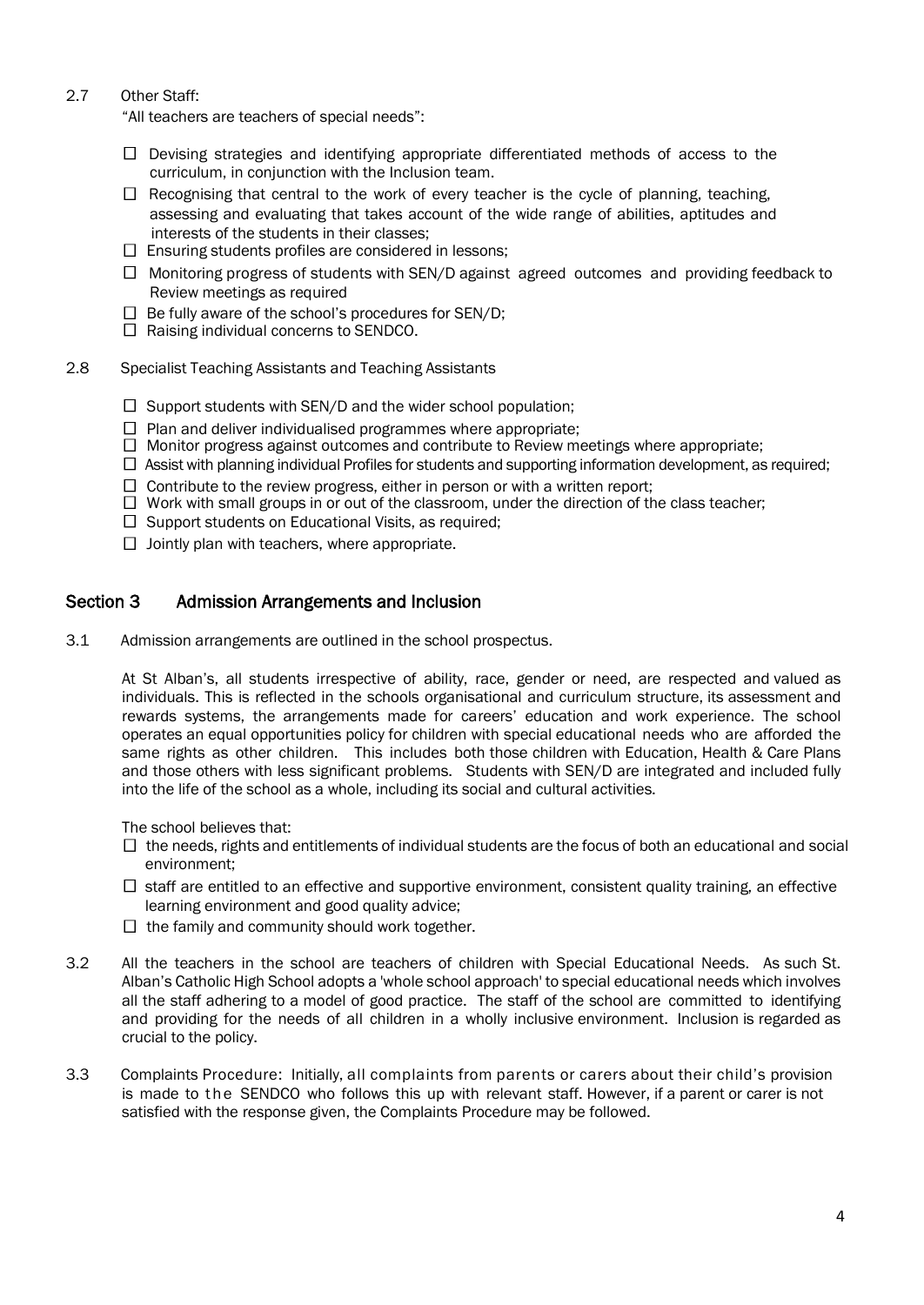## Section 4 Access to the Curriculum

- 4.1 The National Curriculum will be made available for all students. Where students have special educational needs, a graduated response will be adopted. The school will, in other than exceptional cases, make full use of classroom and school resources before drawing on external support.
- 4.2 The school will make provision for students with special educational needs to match the nature of their individual needs and the class teacher and the Inclusion Team will keep regular records of the students' special educational needs, the action taken and the outcomes.
- 4.3 There will be flexible grouping of students so that learning needs may be met in individual, small group or whole class contexts. The curriculum will be differentiated to meet the needs of individual students. Teaching styles and flexible groups will reflect this approach. Schemes of work for students, within classes and year groups, will reflect whole school approaches to teaching and learning and will take account of special educational needs. Curriculum tasks and activities may be broken down into a series of small and achievable steps for students who have marked learning difficulties.

## Section 5 Identification, Assessment and Provision

5.1 Identification

The school uses the graduated response as outlined in "The Code of Practice (2014)". To help with this process, a variety of screening procedures are used, which are then disseminated to teaching staff in the Inclusion Team.

5.2 New Intake Students in Year 7. a)

Primary Liaison:

Partner primary schools are visited/contacted throughout the year prior to transfer. Any student identified as having a learning difficulty and who is on SEN Support or has an EHCP is referred to the SENDCO. Contact is then made with the primary school.

The LA notifies school about students who are transferring with / EHC plans in the spring of their year 6. Where practicable, a member of the Inclusion Team attends their Annual Review to ensure a smooth transition is made. At this meeting, a member of the Inclusion Team becomes the Lead Professional for the child with an EHC plan. Relevant information is disseminated to teaching staff before transfer.

- b) Initial Screening will be done through:
	- $\Box$  KS2 tests;
	- $\Box$  Standardised Reading, Comprehension, Spelling and Numeracy tests;
	- $\Box$  Tests undertaken by the SENDCO as identified.

Screening in Other Year Groups: Other screening tests are administered when required.

5.3 Individual Diagnostic Assessments

Individual diagnostic assessments are used for students who are placed on the SEN support list. A battery of tests is available, including the Access Reading, Diagnostic Reading Assessment, MALT etc. This information is made available to members of staff via the Inclusion team.

- 5.4 Staff Observation
	- $\Box$  Members of staff consult with the SENDCO if they notice students who may need specialist help during the school year. Evidence for that concern must be produced, prior to any testing and / or additional intervention being undertaken.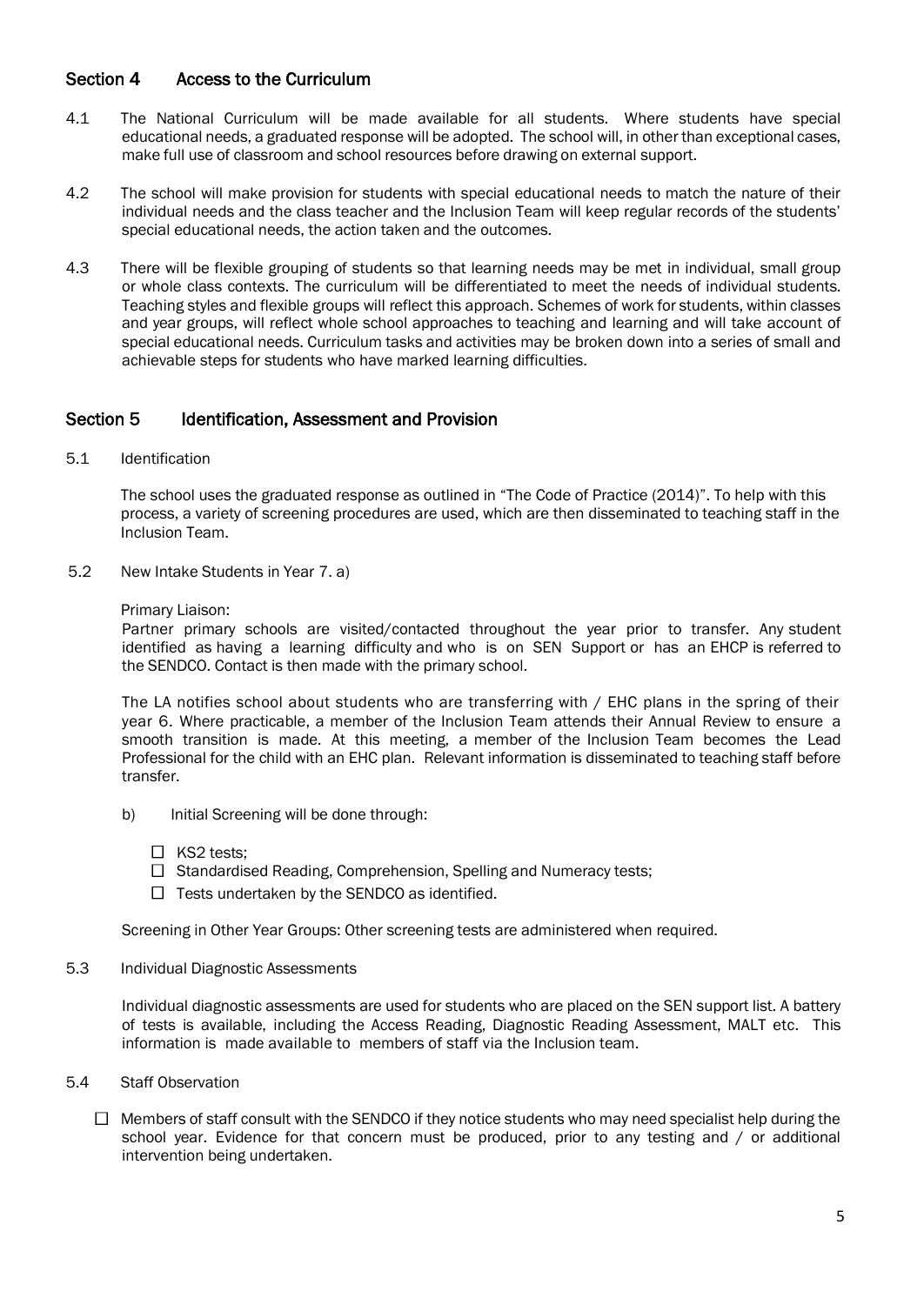- $\Box$  The SENDCO may then organise for additional diagnostic assessment to be undertaken in school or via other professionals.
- 5.5 Referrals by Parents or Carers

A student's parent may express concern. Once information is gathered the process is the same as for staff referrals. All parental referrals are acted upon.

5.6 Provision

Teaching students with SEN/D is a whole school response. Central to the work of every teacher and subject is a continuous cycle of planning, teaching, assessment and evaluation that takes account of the wide range of abilities, aptitudes and interests of the students. The majority of students at St Alban's learn and progress through these differentiated arrangements.

A Graduated Response is adopted for students identified as having SEN/D. A level and type of support is provided to enable the student to achieve adequate progress. Provision is identified and managed by the SENDCO but will be planned and delivered by teaching and support staff.

## Graduated Response:

Wave 1 - Quality First teaching by all teaching staff.

Wave 2 - Is initiated where students have failed to make adequate progress as identified by the SENDCO through the assessment arrangements as in section 5.

Criteria for Wave 2 include:

- $\Box$  Low Numeracy / Literacy score
- □ Below expected attainment in Key Stage 2 Statutory Assessment
- $\Box$  Teacher's observations
- $\Box$  Primary Teachers' comments
- $\Box$  Concerns from staff or parents

Provision from within the school's resources is identified to help meet the student's needs. Interventions may include:

 $\Box$  Additional learning programmes such as Literacy and Numeracy

- $\square$  Smaller group sessions.
- $\square$  Appropriate teaching groups / sets.
- $\Box$  Group support on a regular basis.
- $\Box$  KS3 Numeracy, Literacy and science booster classes, where appropriate.
- $\Box$  Additional staff training.

#### Wave 3

Where students fail to make adequate progress, despite additional provision at Wave 2, the school seeks advice and involvement from external support services. They are requested to:

- $\Box$  Provide specialist assessments.
- $\Box$  Give advice on teaching strategies or Arterials.
- $\Box$  Provide short-term support or training for staff.

The Student Profile is revised and new strategies are put in place following the involvement of student and parents. Should the assessments identify that the student requires additional provision on a regular basis for an extended period then the school will apply for additional resources. The application will be evaluated against criteria established by the LA.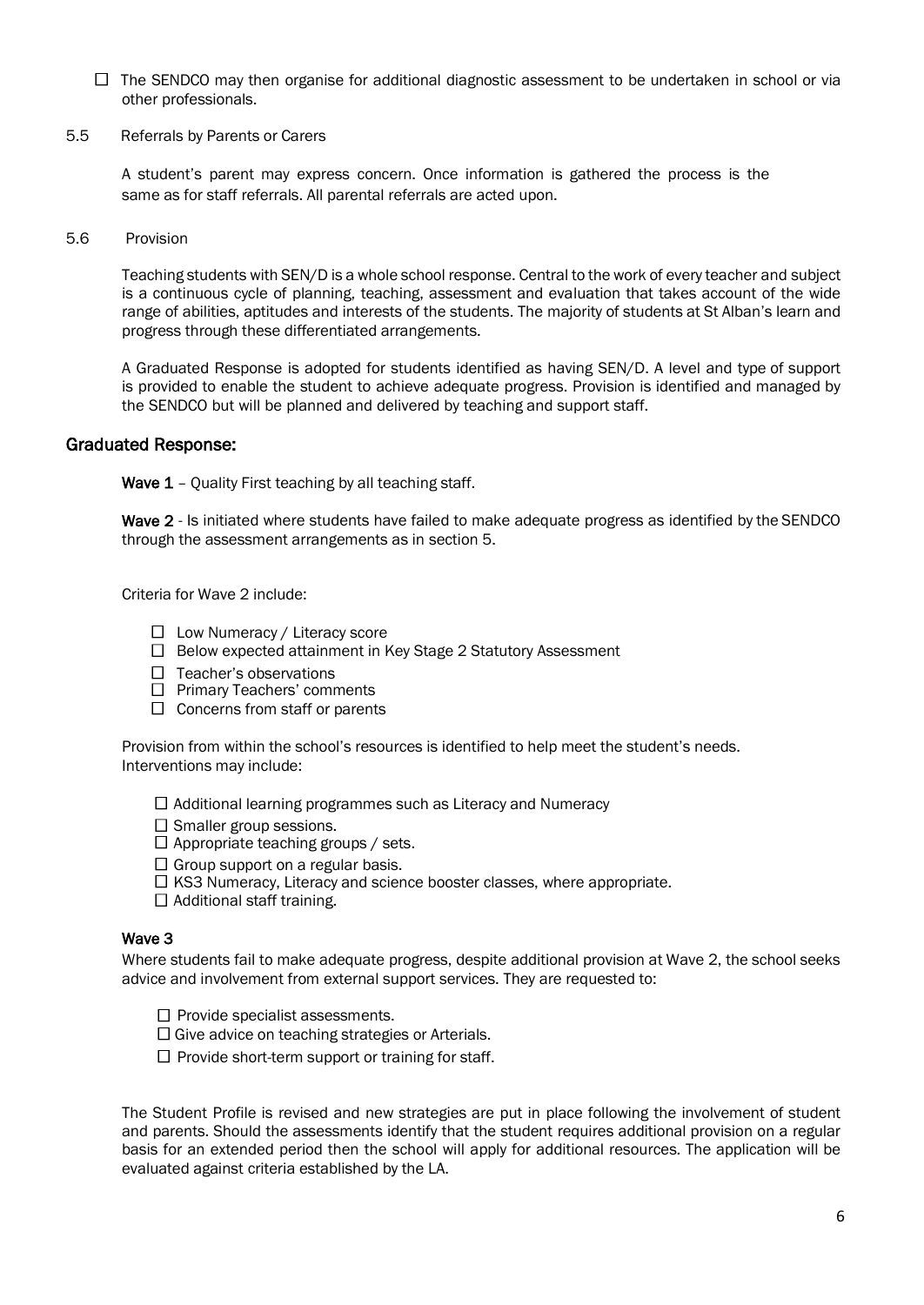#### 5.7 Statutory Assessment

If a student fails to make adequate progress and has demonstrated a significant cause for concern, the school and / or a parent / carer may decide to request that the LA undertakes a statutory assessment. This may lead to the student being provided with an EHC plan.

The SENDCO is responsible, on a daily basis, for providing support and mentoring and allocates students with legal provision a specified amount of support. The process of target setting, monitoring and reviewing remains the same as at Wave 2 and Teaching Assistants are fully involved.

#### 5.8 Student Profiles and Reviews

The strategies that will be employed for students with EHC plans are recorded in a Student Passport or Profile reflecting provision that is additional to, or different from, normal differentiated provision. Although not all students with SEN/D have a Student Passport, their progress is closely monitored.

Contents of the Student Passport/Profile will include:

- $\Box$  Access Arrangement information
- $\Box$  Teaching strategies to be used
- $\Box$  Additional provision to be put in place
- $\Box$  Along with data referring to attainment and specific needs.
- $\Box$  Students' view

This Profile is communicated to all staff through SIMS learning, and to the parents or carers and the student through regular updates and reviews.

Student Profiles are constantly reviewed and updated annually, but also form part of the formal review process following consultation with teaching staff and new outcomes identified. Prior to review, teaching staff will be required to submit information to the SENDCO:

- $\Box$  Outlining the steps they have taken to help students achieve their targets
- $\Box$  Current assessment information
- $\Box$  Observations
- $\Box$  How well the outcomes have been achieved
- $\Box$  Future concerns / outcomes
- 5.9 Continuous monitoring of individual progress

Monitoring of individual progress is completed rigorously by teachers and individual reviews, screening tests and through procedures described in the School's Assessment Policy.

5.10 Provision of an appropriate curriculum

Through their departmental development plans, the SEF and in conjunction with /EHCPS, provision for students with SEN/D is regularly reviewed and revised.

It is the responsibility of individual departments at the school to ensure that the requirements of the National Curriculum are met for those students with SEN/D in partnership with the Inclusion team.

5.11 Provision of Curriculum Support

The Inclusion Team can help subject areas in the following ways (although this is not an exhaustive list):

Curriculum development

- $\Box$  Planning with individual members of staff / departments.
- $\square$  Selection / design and preparation of suitable materials.
- $\Box$  Selection / design of teaching strategies.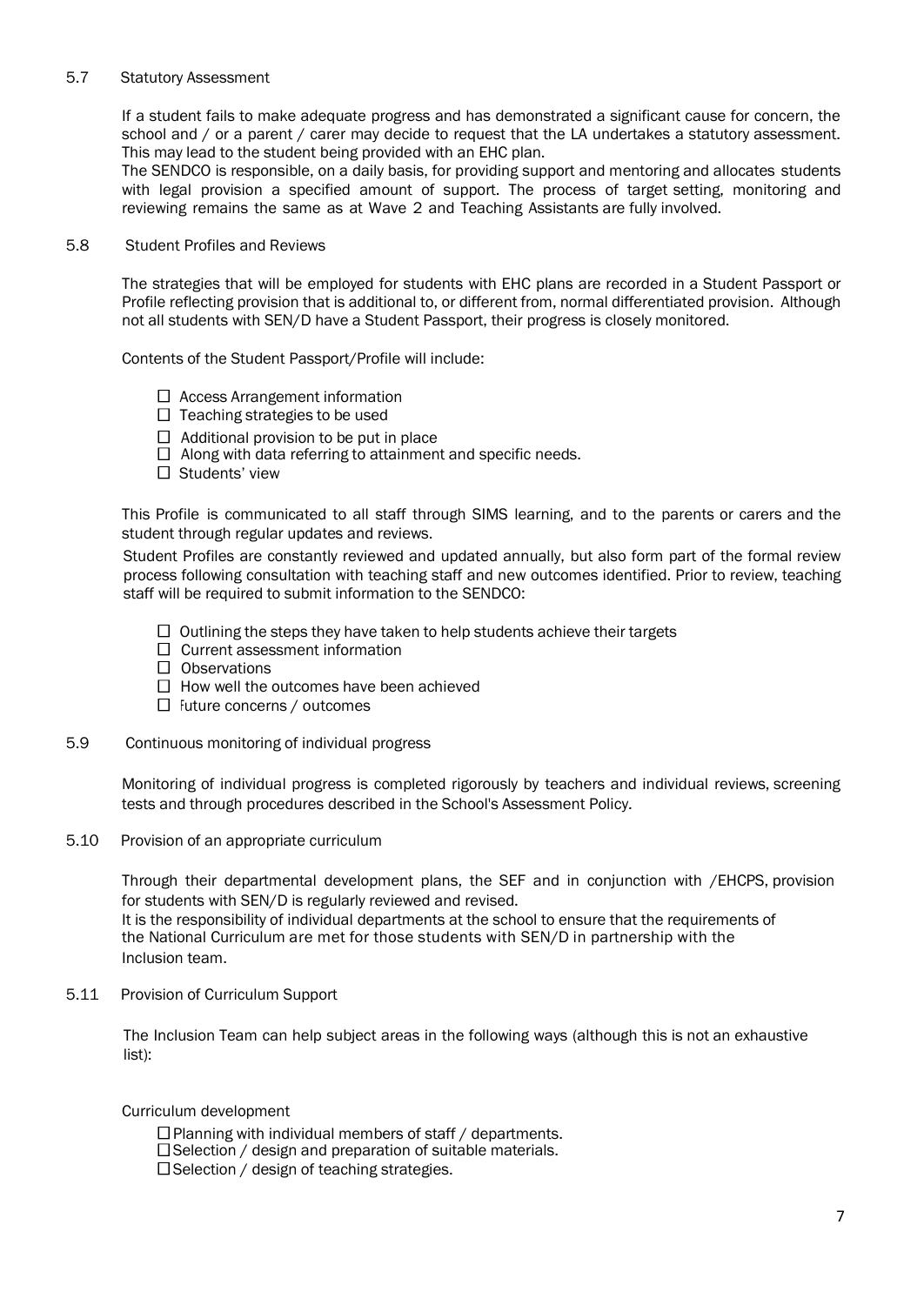Support teaching

This is achieved by working collaboratively with a subject teacher. The SENDCO can assist by:

 $\square$  Planning appropriate programmes of work.

 $\square$  Preparation of relevant and differentiated materials.

 $\Box$ Team and individual teaching.

 $\Box$  Helping to facilitate a wide range of teaching and learning styles.

#### Withdrawal:

Some students with special educational needs may be withdrawn 1:1 or within small group sessions or to use technological support; the withdrawal of students is kept to an absolute minimum, in accordance with St. Alban's Catholic High School inclusive ethos.

#### 5.11 In-service Training

 The Inclusion Team provide INSET for ECTs and other new staff at the school on Code of Practice procedures.

 $\Box$ ndividual departments can ask for INSET from the Inclusion Team as required, for specific purposes or generic training.

 Whole-school INSET, focusing on specific needs is included, where appropriate, on staff training days and during twilight sessions.

#### 5.12 Allocation of Resources

The school is funded to meet the needs of all their students through its core budget but is additionally funded to support provision for SEN/D through:

 $\Box$  Deprivation and underachievement factors, based on the number of students receiving free meals and those underachieving on entry.

 $\Box$  Funding for specific students to meet their assessed needs.

 $\Box$  Delegated and designated budgets.

 $\Box$  Also, in some part, the Student Premium.

#### Section 6. Partnership

6.1 In School

 The SENDCO liaises closely with individual SLT and HODS. Information and concerns are always discussed with the appropriate member of staff.

 $\square$  School systems and procedures provide the mechanism through which SEN/D issues are discussed and disseminated.

## 6.2 Parents/Carers

St Alban's actively seeks to work with parents / carers and values the contributions they make. Parental views are recorded as part of the Annual Review procedures. Parents are actively encouraged to help their child in many ways, for example: hearing their child read and learning spellings. Parents/Carers are encouraged to attend Consultation Evenings where their child's progress is discussed with subject teachers. Effective communication is achieved through regular contact with home either through letters, emails or telephone calls. Prospective parents can attend the Open Evening in the Autumn term prior to transfer.

#### 6.3 Students

St Alban's acknowledges the student's role as a partner in his / her own education. Students are actively encouraged to be involved in decision making by attending all Reviews and to be involved with negotiating and evaluating their outcomes. Student views are recorded as part of the Review process and their views are valued and listened to.

#### 6.4 External Support

The school aims to work in partnership with other agencies in order to provide an integrated support based on the needs of the student. The main external support agencies used by St Alban's Catholic High School include *(this is not an exhaustive list)*: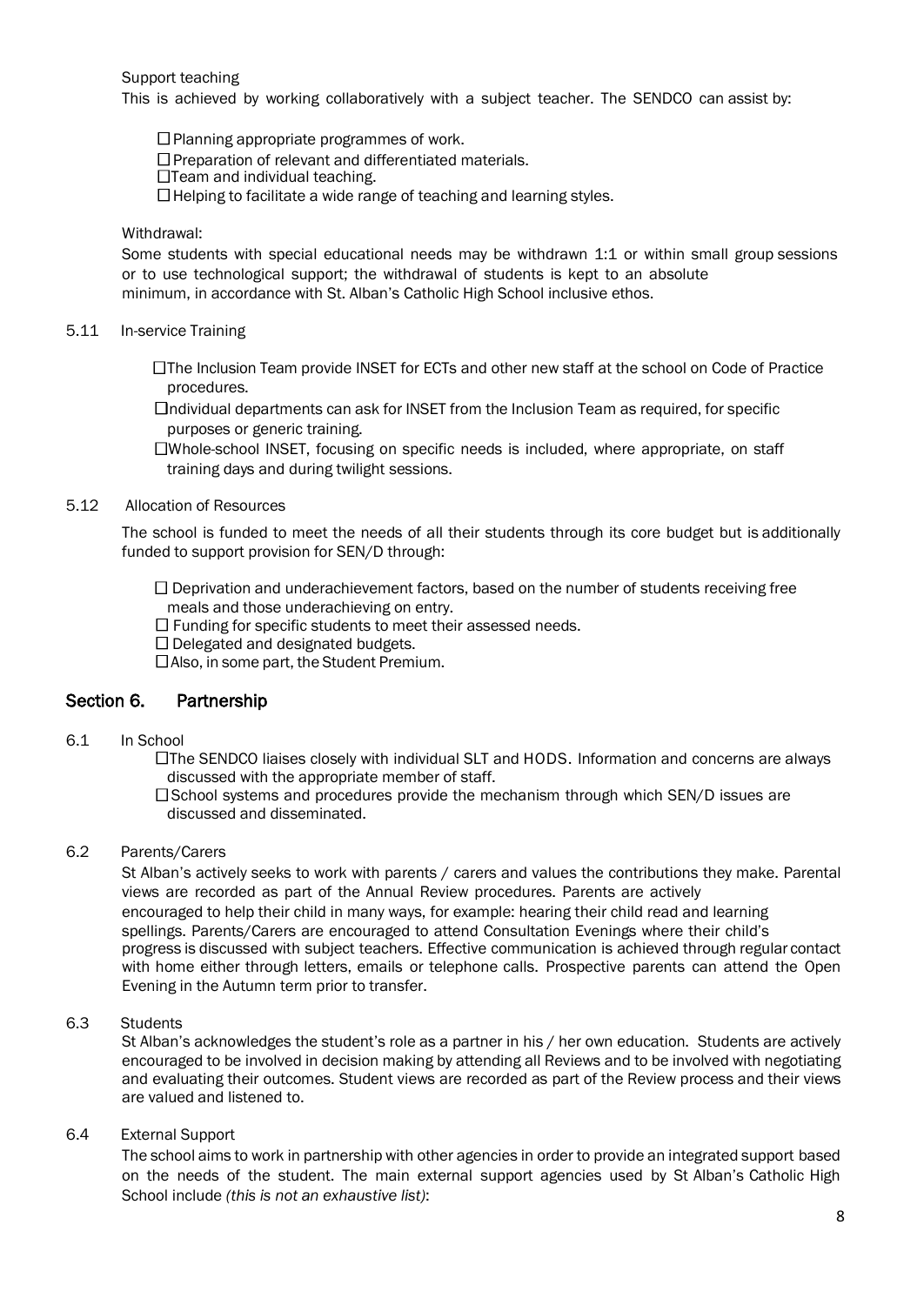- $\Box$  The Educational Psychologist;
- $\Box$  The Child and Mental Health Service (CAMHS):
- $\Box$  Service for Young People:
- $\Box$  The School Nurse:
- $\Box$  The Educational Welfare Officer:
- □ Ethnic Minority Service:
- $\Box$  Speech and Language Service;
- $\Box$  Occupational Therapy;
- $\Box$  Physiotherapy;
- $\Box$  The Parent Partnership / SENDIASS;
- $\Box$  The Secondary Behaviour and Inclusive Resource Support Service (CISS).

#### 6.5 Between Schools

The SENDCO liaises with other SENDCOs from local secondary schools to discuss local and national SEN/D issues, from feeder primary schools, at LA run 'SENDCO-network' meetings, on the transfer of a student with SEN/D and through the national DfE hosted SEN/D Gateway.

6.6 Transfer Arrangements

All documentation about special needs included in a student's record is transferred between schools. The SENDCO deals with specific enquiries.

Additional induction days are arranged as required for all students with SEN/D and vulnerability factors. The records of students who leave at the end of Year 11 are kept and stored in school. Documentation relevant to the last Review is forwarded to Post 16 placements.

## Section 7 Evaluating Success

- 7.1 This school policy will be kept under review. The governors will gauge the success of the policy by the achievements of the previously agreed targets outlined in the students' progress reviews and or Annual Reviews. In addition, evidence will be gathered regarding:
	- $\Box$  Staff awareness of individual student need
	- $\Box$  Success of the identification process at an early stage
	- $\Box$  Academic progress of students with special educational needs
	- $\Box$  Improved behaviour of the children, where this is appropriate
	- $\Box$  The increase in the level of inclusion achieved within the school setting as a percentage of time
	- $\Box$  Student attendance
	- $\Box$  Number of exclusions
	- $\Box$  Number of children supported by the funding allocation for special educational needs
	- $\Box$  Consultation with parents
	- $\Box$  Number of students moving between stages
	- $\Box$  Students' awareness of their targets and achievements
	- $\Box$  The school meets the statutory requirements of the SEN Code of Practice 2014